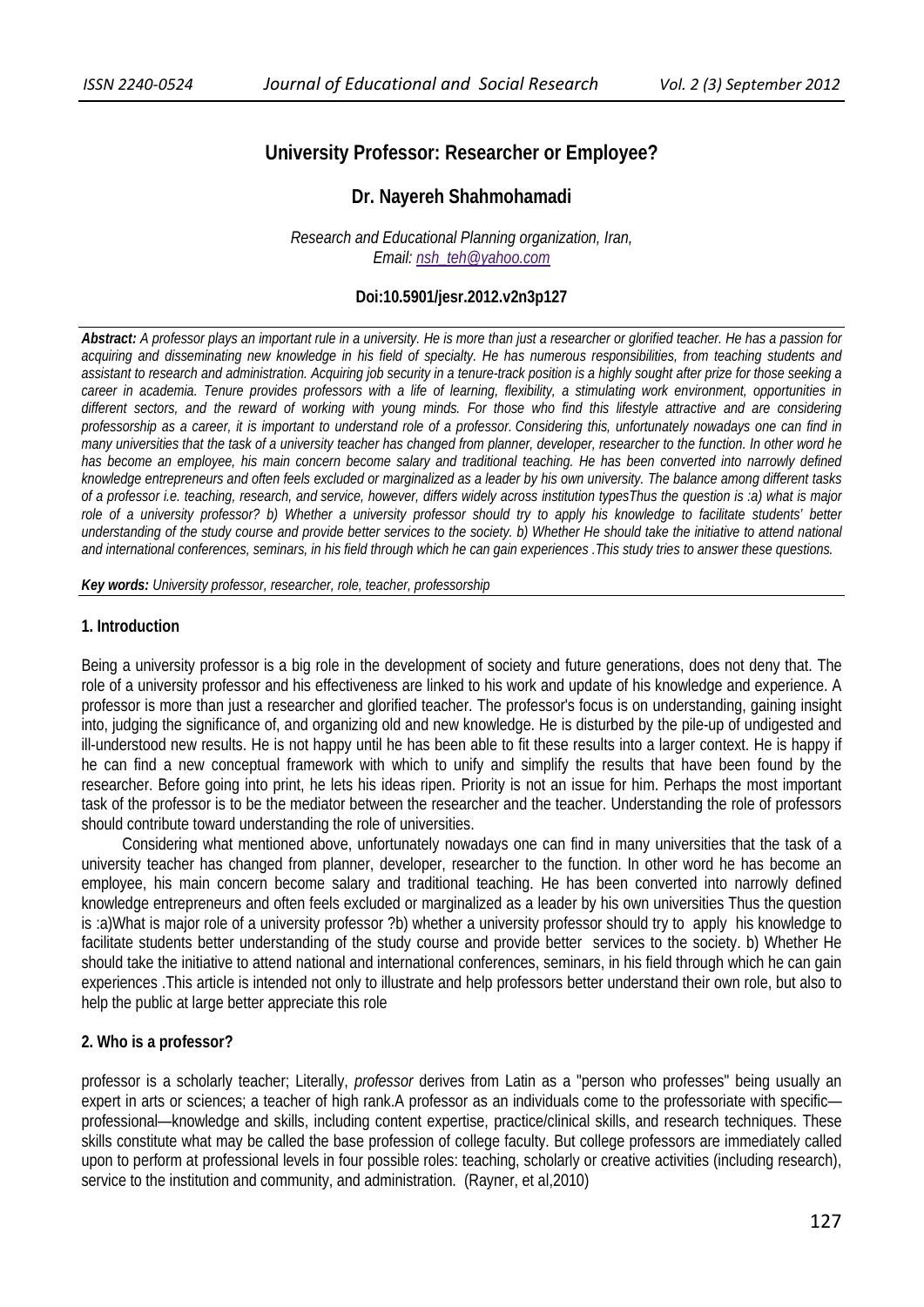### **3. Duties and Responsibilities of the professors**

Professors are qualified experts who generally perform the following:

Each professor is expected to maintain the highest personal standards of character and conduct, to keep abreast of his or her academic discipline through continuing study, research, and/or participation in the activities of his or her professional organization, to strive to improve the effectiveness of his or her teaching, to take a sympathetic interest in the progress and development of each of his or her students, to keep accurate records of academic standing of each student in his or her classes, and to hand in promptly all reports of grades and other information required by the deans, the Registrar, the Provost, or the President.

Each professor is expected to meet his or her classes as regularly scheduled. In case any professor is kept from his or her duties by illness or other disability, he must inform the chair of the department and/or the appropriate dean in advance, if possible, so that arrangements may be made for assignments or a substitute instructor. If a professor finds it necessary to incur an extended absence from his or her regular duties, he must seek approval from his or her dean. In addition, he is expected to maintain adequate office hours so that he or she may be available to the students for conferences. He is also expected to participate in the faculty-student advisory program.

Each professor is expected to attend all meetings of the University faculty and the faculty of the school in which the member teaches, to attend commencements and convocations, to serve loyally and diligently on faculty committees, to assist the chair and colleagues of the member's department in carrying out the program of the department, and to cooperate fully with the trustees, the President, the Provost, and the deans in promoting all the interests of the University. Each university is expected to continue to teach until the end of the session for which his or her services were engaged. During the regular academic session a professor must secure the approval of the Provost whenever they assume additional work for which they receive compensation (other than modest honoraria for activities directly related to their scholarly work.). This is normally allowed provided they do not engage in any occupations that conflict with their University duties, reflect poorly upon the University, or require more than the equivalent of one day per week.A professor manage the teaching, research and publications in their department (in countries where a professor is head of a department), other duties and responsibilities of a professors can be summarized as followings:

- conduct lectures and seminars in their specialty (i.e., they "profess"), such as the basic fields of mathematics, science, humanities, social sciences, education, literature, music or the applied fields of engineering, design, medicine, law, or business;
- Perform advanced research in their fields.
- provide pro bono community service, including consulting functions (such as advising government and nonprofit organizations);
- teach campus-based or online courses adopting instructional technology;
- mentor young aspiring academics (graduate students);
- Conduct administrative or managerial functions, usually at a high level (e.g. deans, heads of department, librarians, etc.).

### **4. Differences between a Professor and a Teacher**

There are important distinctions between a teacher, a researcher, and a pure professor. The teacher's focus is on his students. His task is to convey a fixed body of knowledge to his students and to worry about the best way to do so. He normally follows a textbook and a "syllabus". A very important part of his job is to assign homework and to give tests to find out how much his students are learning. He pays attention to what the students think of him and his performance. He sympathizes with his students' worry about their grades.

 The professor's focus is on his subject. He "lives" his subject and cannot easily switch it off, even while lying in bed awake or on vacation. He recreates the subject in his mind each time he lectures on it. He cannot know, in the beginning of a course, exactly how and in what order he will present the material. He may even, in the middle of the course, change his mind about what material to include or exclude. He always tries to find a new approach to and better insight into the subject of his course. He almost never gives a course twice in the same way, and he considers it anathema to have to follow a textbook and a syllabus. He is pleased if some students follow and appreciate his efforts, but he finds homework, tests, and grades a nuisance.

He is happy if he can find a new conceptual framework with which to unify and simplify the results that have been found by the researcher. Before going into print, he lets his ideas ripen. Priority is not an issue for him.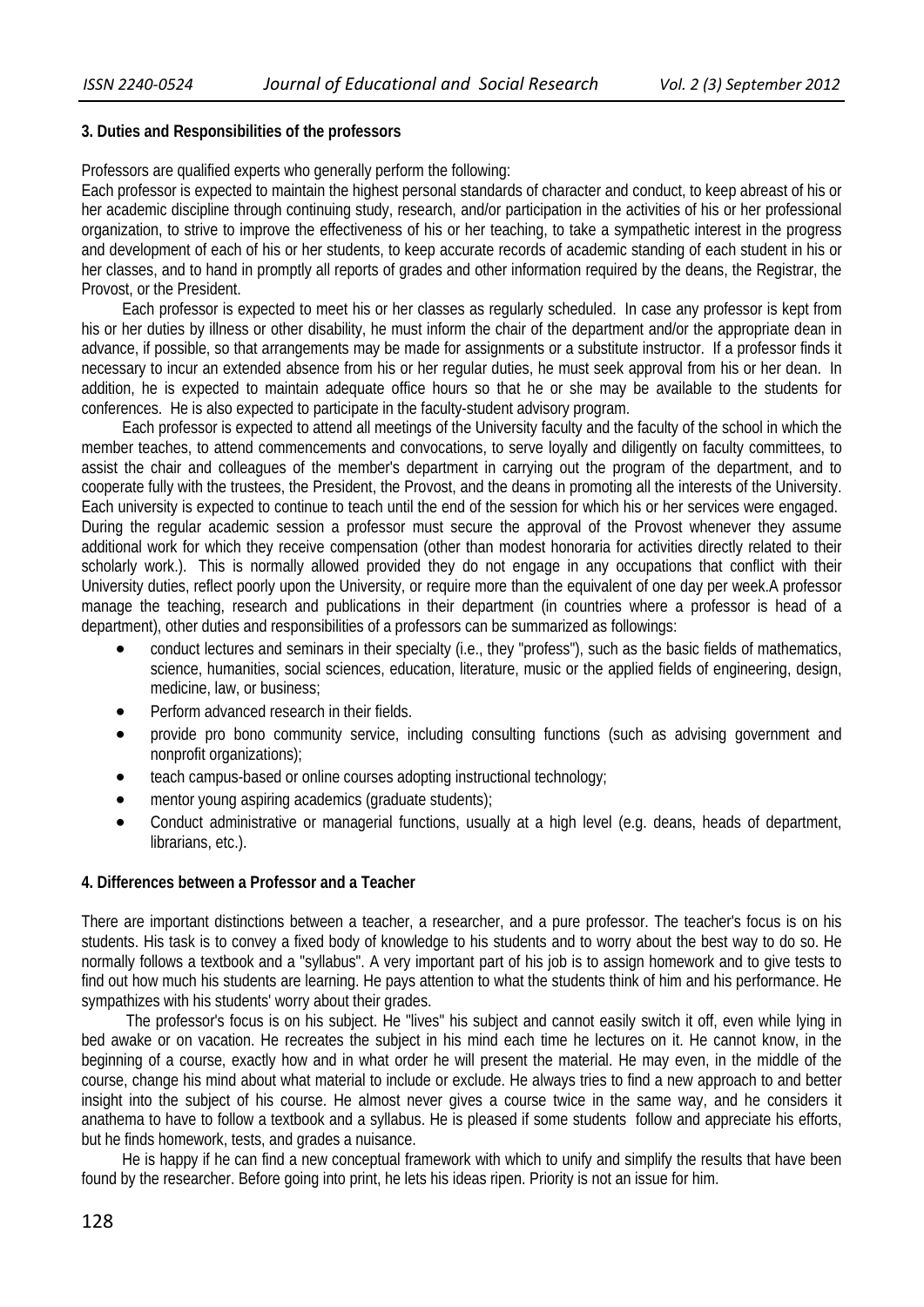Most students do not know the difference between a teacher and a professor. They expect to be treated in college the same way as they were treated in high school. They do not know that, in college, they should be their own teachers.

One may argue that we need only teachers, and that professors are unnecessary. But without influence from the professor, the teacher's curriculum would soon become more and more outdated and lifeless. Even now, many of the people who write textbooks for elementary courses in mathematics are hacks who have only a very shallow understanding of the subjects they are writing about.

#### **5. Is he a Researcher?**

Why the professors enter academic life? What are his aspirations and expectations? And how to increase his experience and achievements in the short term and long term? And what can he do to improve and develop his career? What are the key issues that need to be for academics and aspiring academics taken care of?

The researcher's focus is on the discovery of new results. He is the creator of new knowledge. His nightmare is to get stuck in his search or to learn that what he has found has already been discovered shortly before by somebody else. Priority is very important to him and will sometimes induce him to rush into print prematurely. The professor's focus, on the other hand, is on understanding, gaining insight into, judging the significance of, and organizing old knowledge. He is disturbed by the pile-up of undigested and ill-understood new results. He is not happy until he has been able to fit these results into a larger context.

It is believed that a large number of university professors working in institutions of higher education does not create conditions appropriate for them to do their research to the fullest, and the reason for this is due to the existence of barriers to multiple sources, represented by the lack of a clear material support, and moral, and possibilities, and administrative regulations obstacles, and claustral part-time, and the heavy teaching load, and the perception of inadequate by both: the professor himself, and education policy, and society as a whole

#### **6. Role of professors mired in confusion**

An online survey of full professors has revealed that they see their role very differently from the universities that employ them. The 200-strong survey, conducted as part of a project for the UK Leadership Foundation, reveals significant 'expectation gaps' with respect to the importance of income generation, mentoring and the leadership of teaching.

Professors regard income generation as their least important role but acknowledge that their own institutions see this task as one of their top priorities. Just 50% of professors rated income generation as either important or very important to them personally. But, when asked how universities regard this part of their role, the figure became 82. While professors regard helping other colleagues to develop as their most important task, this was ranked only fourth as an institutional expectation. A similar disparity was apparent with regard to the leadership of teaching, demonstrating that professors feel this role is undervalued by universities.

Roles that related mainly to contributions professors make within their universities, including 'representing the department' and 'leadership of teaching', were less highly ranked as institutional expectations.

Since universities tend to see professors as research-oriented cosmopolitans rather than committed locals. As a result, many professors feel under-valued and excluded from the leadership of the university. From an organizational perspective, this is a short-sighted waste of a valuable resource.

Feedback from the survey confirms that professors feel their universities make insufficient use of their expertise. More than half said their expertise was used either 'a little' or 'not at all'.

Fewer than two in five respondents indicated that they played any role advising senior managers, with use of their expertise more typically confined to serving on university committees.

Opinions in the survey were divided regarding the role of professors as managers. Some see their role as research-focused intellectual leaders with minimal responsibilities as managers. According to this view, professors are often poorly equipped to be leaders anyway as their acquisition of the title resulted from the sometimes selfish pursuit of individual research and publication objectives.

But others take a very different position arguing that leadership, at least at the departmental level, should be the preserve of the professor. Here, there is a widely held belief that professors are able to command the respect of colleagues on the basis of their 'academic credibility' compared with career managers without a similar level of scholarly achievements.

The lack of clarity about the role of a professor is partly a symptom of the way that appointment criteria at professorial title have broadened in recent years. Universities now make appointments at full professorial level for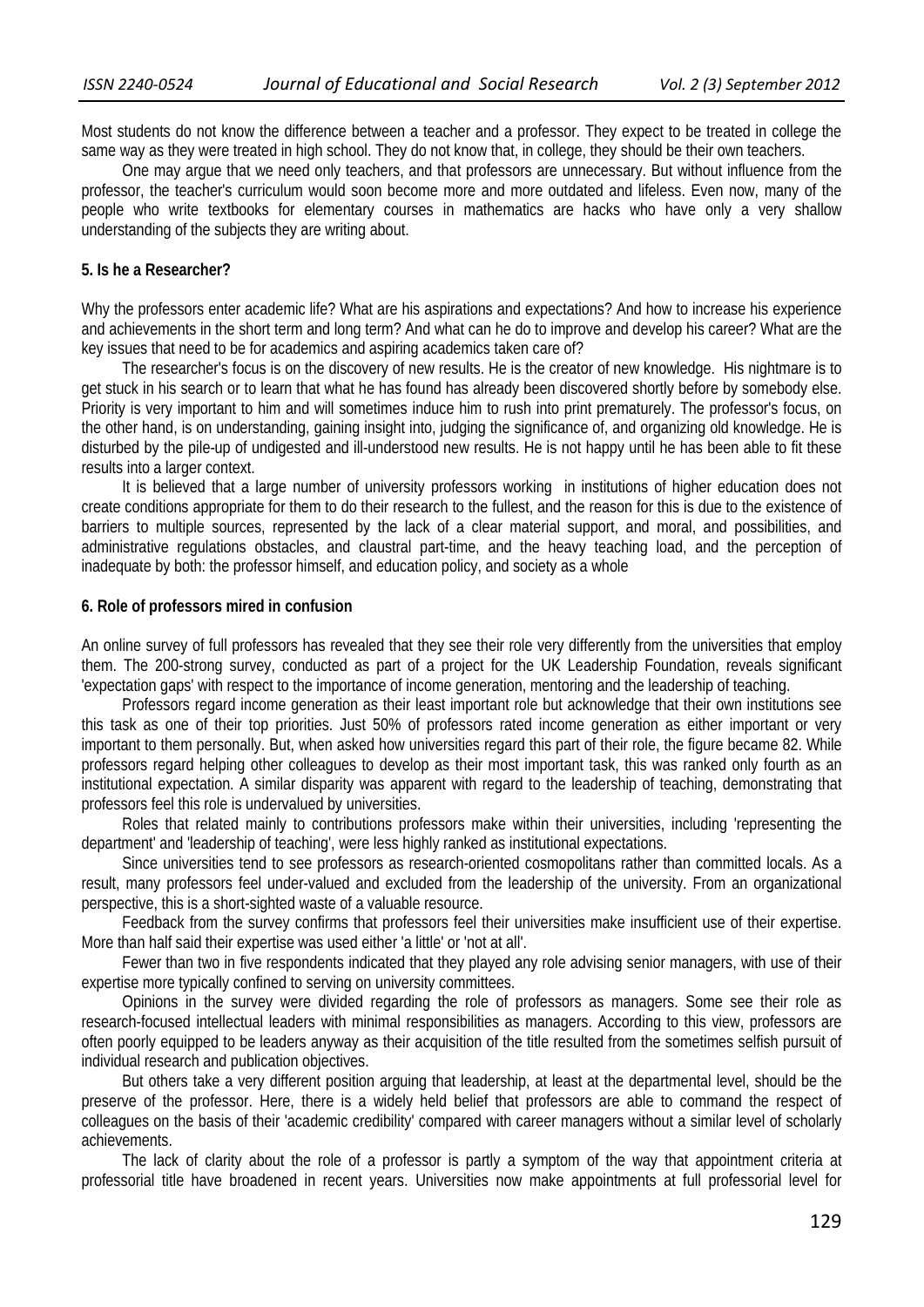reasons other than research excellence.

This can include significant achievement in practice-based professions, entrepreneurship, excellence in teaching, and service to the institution. The more diverse criteria have resulted in an expansion in the proportion of 'professors' with almost 10% of UK academics now holding this once exclusive title.

While there is no consensus as to whether a professor can be seen as a 'manager' it is clear they are 'intellectual leaders' with responsibilities such as being a role model and mentor to less experienced colleagues, an advocate for their discipline or profession, and a guardian of standards of scholarship. It is important that universities look at ways of developing a clearer role description for professors which could draw on a broader range of their qualities(Macfarlane, 2009)

### **7. Conclusion: What should be real role of a professor?**

Bearing in mind all above discussions , the role of the professor would extend to the fields of welcome involving the bombing of the energies of students, and guidance of their abilities, and broaden their horizons and their knowledge, and build and develop capacity critical and analytical they have, and to contribute in the formation of their characters, building their awareness of cultural, social and humanitarian and support the independence of thinking, and help them to recognize their personalities, and areas of creativity, and fields of their superiority and equip them with the ability to deal systematically with their courses of study, and the development of critical awareness they have, and enhance their ability to sort and scrutiny informational, and provide them with skills they can develop the basics of specialized knowledge that is giving them out, and makes them the center of the educational process and its source, and works on building attitudes, scientific and creative fit with the requirements of the current phase and the challenges dictated by and for the university professor also its role in guiding the behavior of students, and enhance their personal development, knowledge and encouragement.

The university professors are tractor mental, scientific, cultural, and progressive, creative, important and powerful in society, and whenever the preparation of a university professor distinct during the stages of his presence in the university, and whenever there is a student ,university professor command him scientifically morally active, aware, positive and neutral in the treatment requested in cases of children of his country and his nation.

If we examine the role that must be done by the professor, we can say that this teacher should be the gateway to the understanding of many issues of interest to the student and the university and the community. Password must be accompanied by a university professor in the tender. The professor, who plays a key role in the educational process to make an effort to explain to the student and the guidance, the professor who is trying to develop good minds of the people, had no difficulty in the development of the same systems and compatibility with the university and the harmony with the subject and with whatever requested eluded things.

Tight, M. (2002) in his book outlined some duties of a professor of the university, including: a university professor Must be actively interacting with all the energies of academic and social, involved in campus life with students and directed them outside the classroom at their meetings and activities of social, cultural, sporting, artistic, contributes to the encouragement and incentive to cooperate and volunteering for community service.

The role of university professor and effectiveness are linked to work and update the knowledge and experience, so it should a professor of the university that seeks to employ his knowledge and his knowledge in the service of society. He should take the initiative to attend conferences, seminars, local and global in his field, and that the visits to see the experiences of universities and other countries in the field of public service.

The professors of colleges organize and perform the functions of higher education and engage in a variety of diverse activities, from laboratory experiments and supervision of research postgraduate students, to conduct large lecture to undergraduate students, and write books and textbooks. With the exception of hours teaching specific that can be consumed about three hours a week in graduate school, or about twelve to sixteen hours per week for undergraduate students, the time Professor concentrate heavily on scientific research, and preparation of scientific material for teaching. students and so on. Thus, the profession will best fit what suits those people who enjoy the stimulation and selfmotivation and the biggest prize is out of their ability to discover the answers to the problems of origin in their respective areas of specialization. The permanent teachers are characterized by a high degree of job security and the freedom to accomplish their work once one upgrade to a professor (Professor), it defines its responsibilities himself and decide for themselves how to allocate his time between teaching, writing and research, and administrative work. The most difficult years of the university professor is the early years, where there is great pressure on the professor to publish how much distinct from the research work to establish a high-point lead to his promotion to professor (Professor). In any case, the work of Professor emerging and the old professor is very symmetric, and also provide professional stimulation and